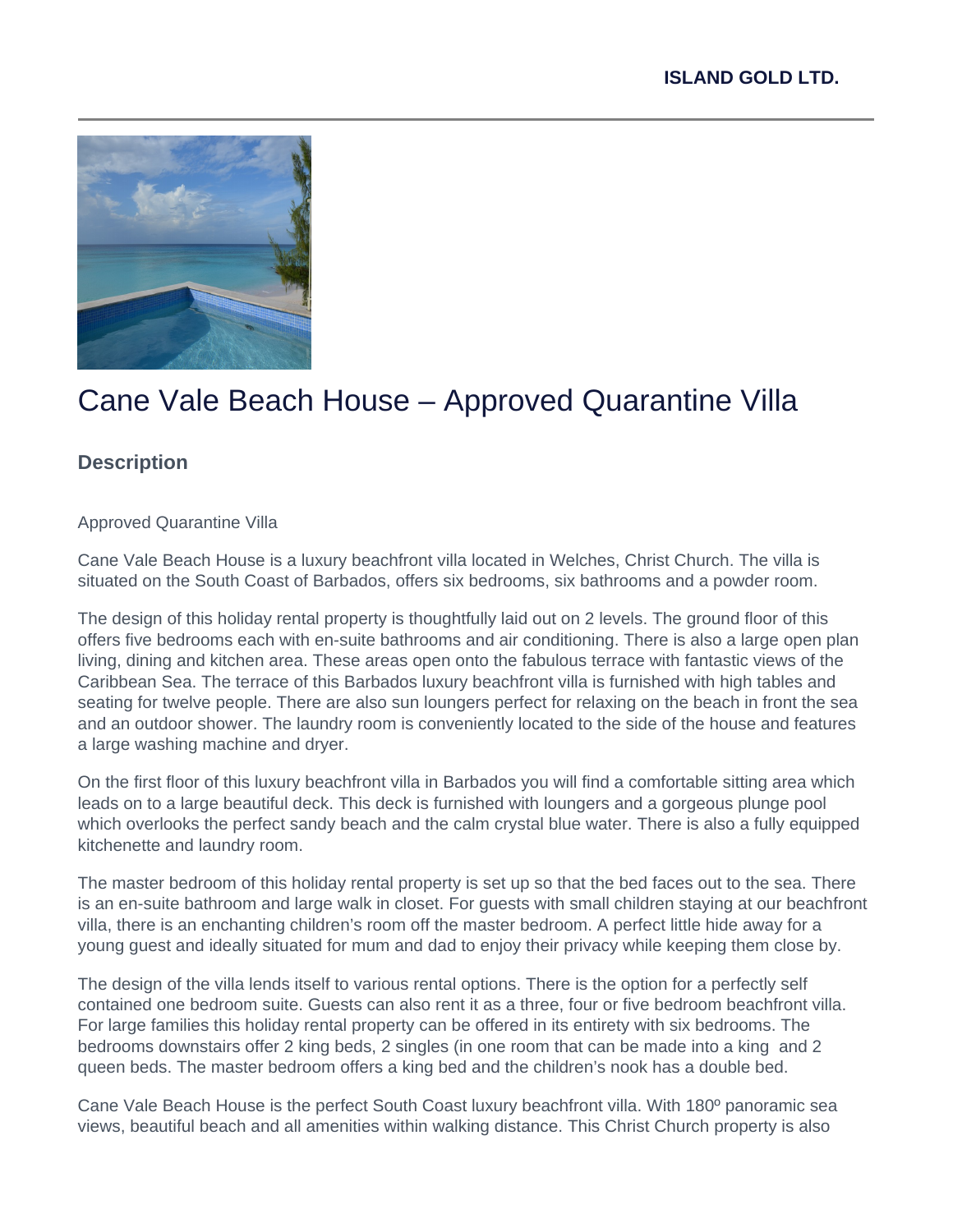located a stone's throw away from Oistins, where the lively Friday night Bajan fish fry is a perfect way to enjoy a taste of true Barbadian culture. The magnificent fixtures and finishes of this holiday rental property will have guests wishing they never had to leave.

RATES PER NIGHT: (For 2 to 12 people) Summer (15 April to 15 December)

- 1 bedroom USD \$275 per night
- 2 bedroom USD \$350 per night. Downstairs only.
- 3 bedroom USD \$400 per night. Downstairs only.
- 4 bedroom USD \$500 per night. Downstairs only.
- 5 bedroom USD \$600 per night. Downstairs only.
- 6 bedroom USD \$700 per night

\* USD \$75.00 per night with extra children's room

Winter (15 December to 15 April)

- 1 bedroom USD \$375 per night
- 2 bedroom USD \$450 per night. Downstairs only.
- 3 bedroom USD \$500 per night. Downstairs only.
- 4 bedroom USD \$600 per night. Downstairs only.
- 5 bedroom USD \$700 per night. Downstairs only.
- 6 bedroom USD \$800 per night

\* USD \$75.00 per night with extra children's room

Rates for the period Dec. 22-January 5 are as follows:

- 3 bedroom USD \$600 per night. Downstairs only.
- 4 bedroom USD \$700 per night. Downstairs only.
- 5 bedroom USD \$800 per night. Downstairs only.
- 6 bedroom USD \$1,000 per night

\* USD \$75.00 per night with extra children's room

PLEASE NOTE ALL RATES ARE SUBJECT TO A 10% TAX.

#### PLEASE NOTE:

- The minimum stay is 5 nights and 10 nights over Christmas and the New Year.
- All rates are subject to 10% Room Rate Levy.
- The rate includes maid service.
- All linens and towels are provided.
- For your added convenience, we provide a supply of toilet tissue, hand soap, dish washing, laundry detergents and cleaning supplies.
- You are responsible for any additional requirements during your stay.

#### PAYMENT TERMS: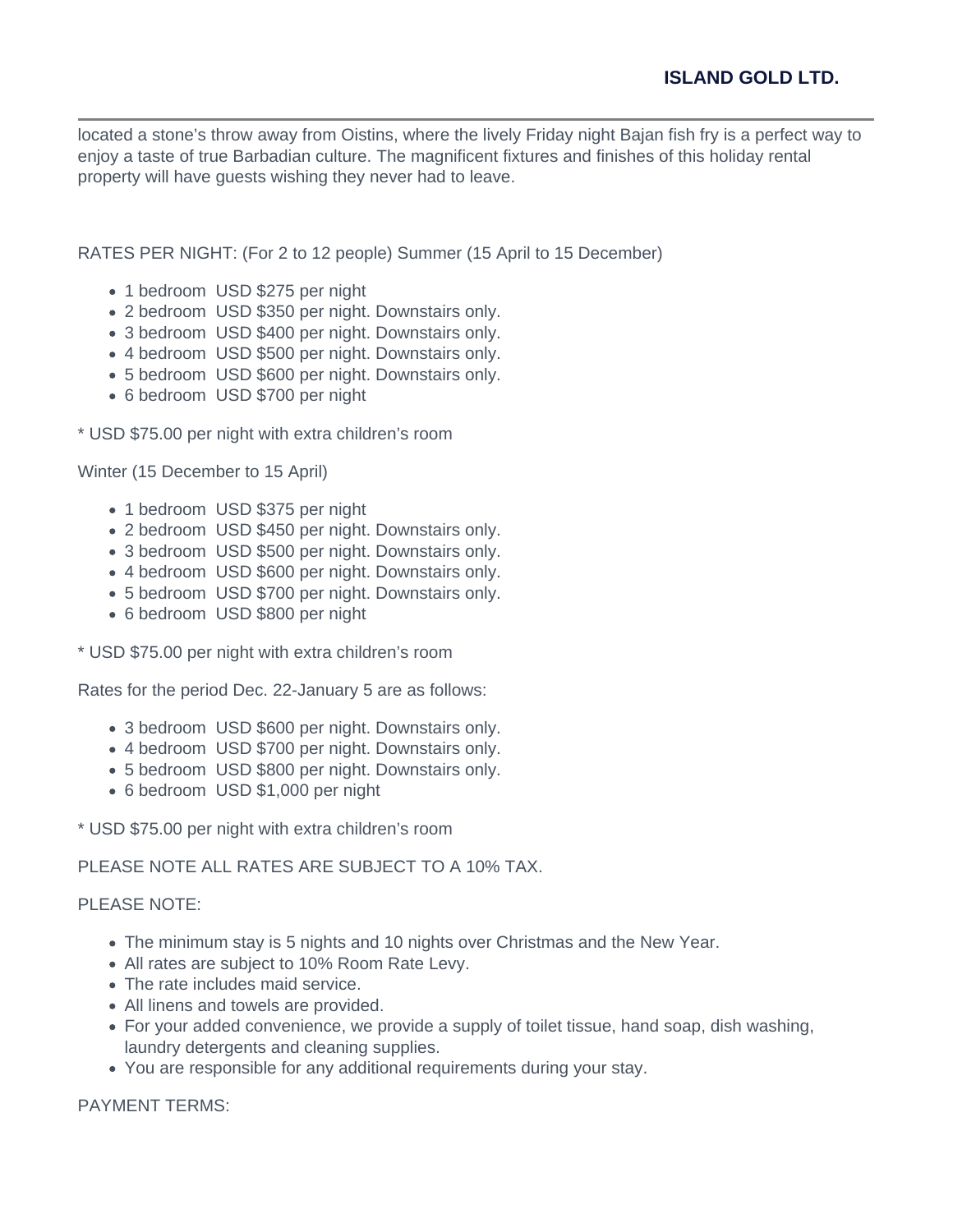There is a 25% deposit due on booking. Balance of payment is due 30 to 60 days prior to arrival. Payment can be made with Visa or MasterCard, bank draft, wire transfer or US International Postal Order.

### **PROPERTY TYPE**

- For Rent
- Holiday Rental

### **PROPERTY STATUS**

For Rent

# **PROPERTY FEATURE**

- Air Conditioning
- Balcony
- Beach equipment
- Breezy
- Cable TV
- Ceiling fans
- Close to Amenities
- En Suite Bedrooms
- En Suite Master
- En Suite Master with private Balcony
- First Floor Apartment
- Fully Equipped Kitchen
- Hurricane Shutters
- Internet access
- Landscaped grounds
- Laundry area
- Master has a King size bed
- Near Golf
- Near Oistins
- Near Watersports
- Non-smoking
- Open Plan Living Areas
- Patio
- Powder room
- Sea views
- Security Grills
- Security system
- Staff: Housekeeper
- TV
- Walking distance to the beach
- Washer/Dryer